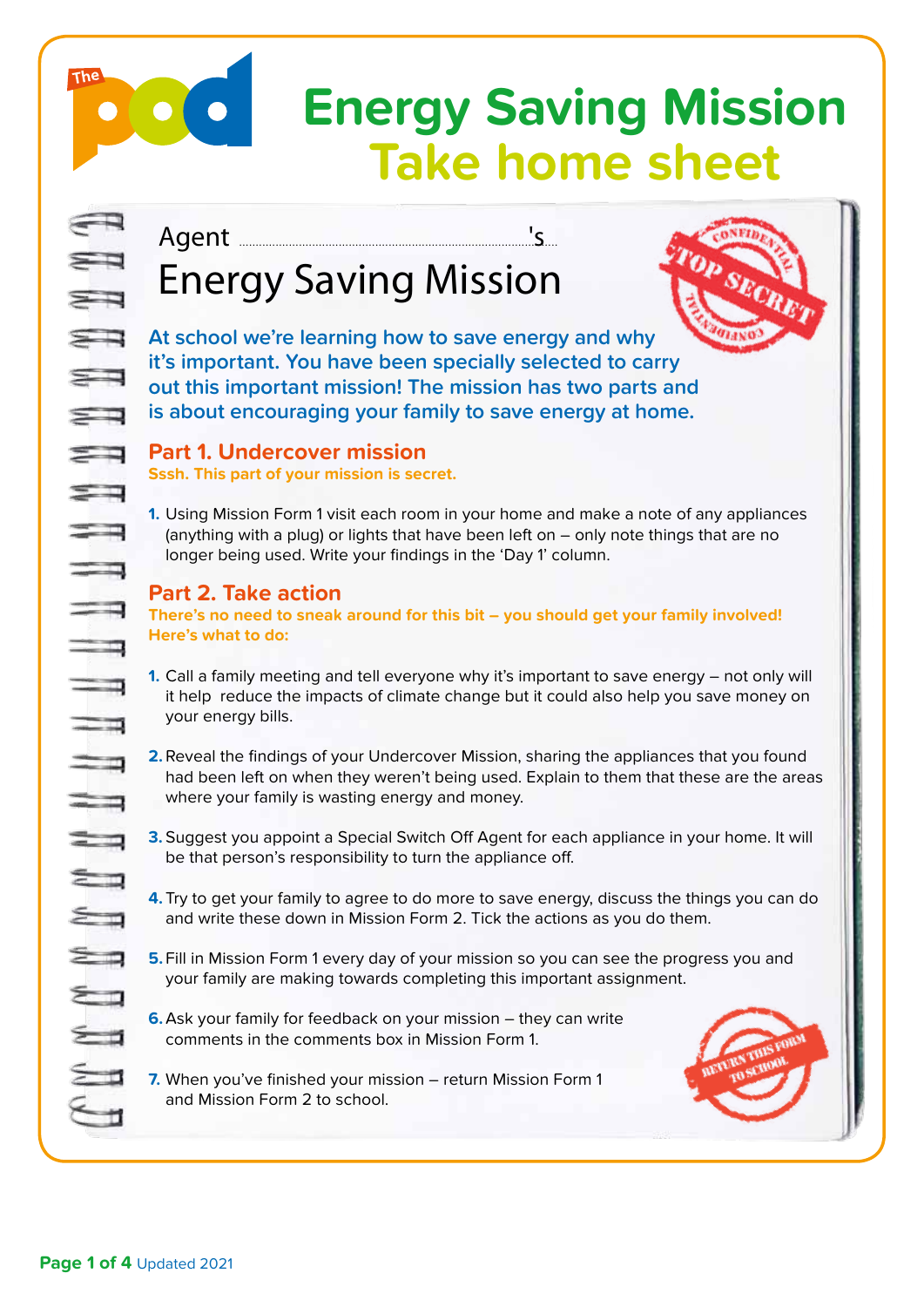# **Energy Saving Mission Take home sheet**

## **Quiz time**

Place the following appliances in order of the amount of energy they use on average per hour (1st being the highest and 4th being the lowest).



# **Fascinating facts**

- 63% of people forget to switch lights off when leaving a room now that's not very bright!
- Energy saving light bulbs last up to 10 times longer than ordinary bulbs, and using one can save around £55 over the lifetime of the bulb!
- ► When mobile phone chargers are plugged in to the wall but not connected to a phone, it still uses electricity. Only when you turn the charger off at the wall does it stop using power.
- ► If every UK household turned their appliances off when not in use, collectively we could save over half a billion pounds every year and as much carbon dioxide as would be saved by taking around 660,000 cars off the UK's roads.
- On average, leaving our everyday appliances on "standby" costs UK households between £50 and £86 a year.

Amers: 1st: washing machine (2.5 KW) 2nd: kettle (2KW) and and ty to wakw) 4th: Fan (0.04 KW). Source: Centre for Sustainable Energy

Make an energysaving pledge at **www.jointhepod.org/ energypledge** with your family



### **Page 2 of 4** Updated 2021

### **jointhepod.org**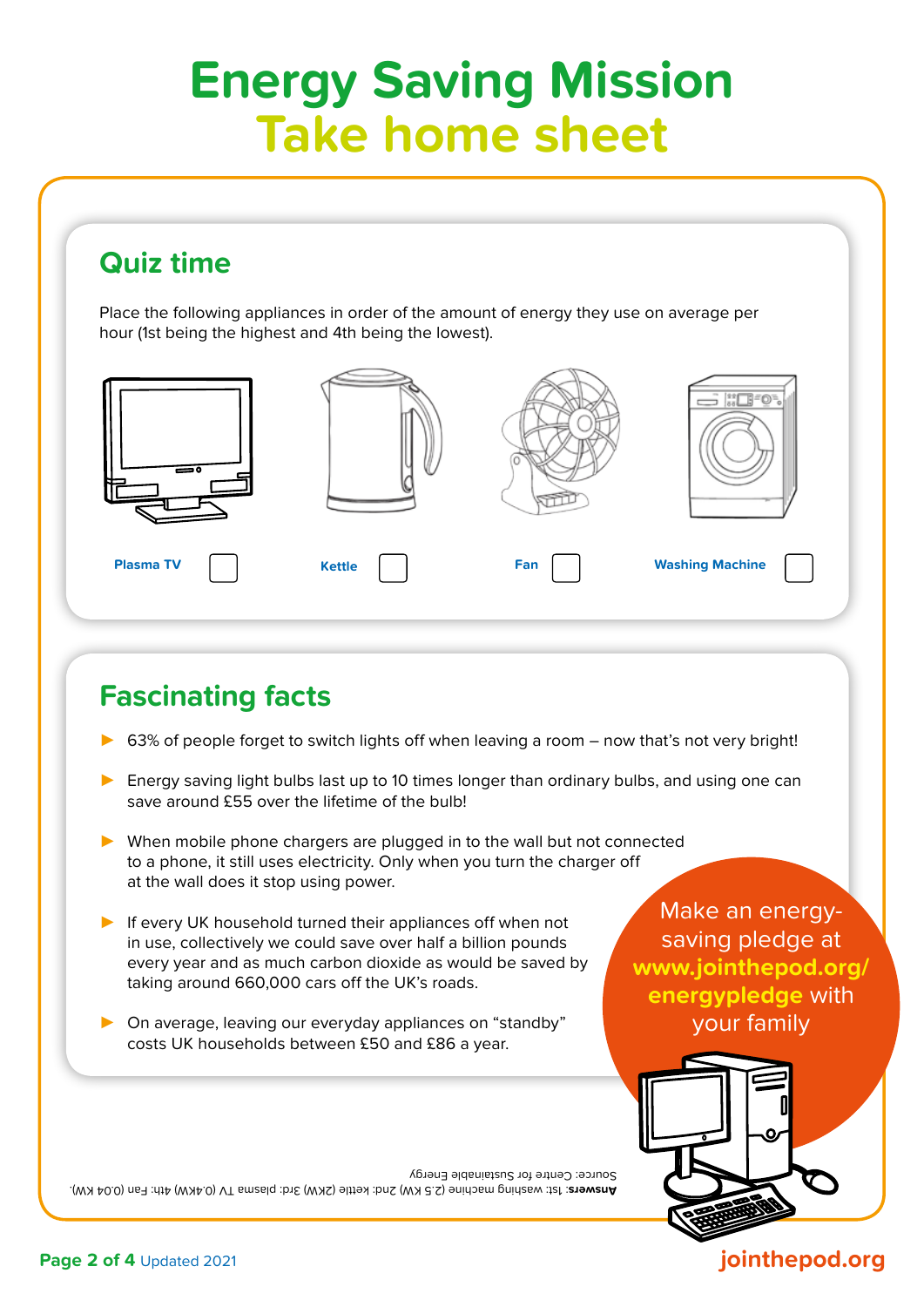# **E nergy Saving Mission Take home sheet**

|                                             |                                      |      |                              |                         | Day 2 | Day 3 | Day 4 | $\overline{D}$ ay 5 |
|---------------------------------------------|--------------------------------------|------|------------------------------|-------------------------|-------|-------|-------|---------------------|
| Mission<br>Form 1                           | Item (not in use)                    | Room | Family member<br>responsible | Day 1:<br>Item left on? |       |       |       |                     |
| <b>Agent's Name:</b>                        |                                      |      |                              |                         |       |       |       |                     |
|                                             |                                      |      |                              |                         |       |       |       |                     |
|                                             |                                      |      |                              |                         |       |       |       |                     |
|                                             |                                      |      |                              |                         |       |       |       |                     |
|                                             |                                      |      |                              |                         |       |       |       |                     |
|                                             |                                      |      |                              |                         |       |       |       |                     |
|                                             |                                      |      |                              |                         |       |       |       |                     |
|                                             |                                      |      |                              |                         |       |       |       |                     |
|                                             |                                      |      |                              |                         |       |       |       |                     |
| The biggest<br>energy waster<br>in my house |                                      |      |                              |                         |       |       |       |                     |
| was:                                        | Total number of items/lights left on |      |                              |                         |       |       |       |                     |
|                                             |                                      |      |                              |                         |       |       |       |                     |
|                                             | Comments from me and my family:      |      |                              |                         |       |       |       |                     |
|                                             |                                      |      |                              |                         |       |       |       |                     |
|                                             |                                      |      |                              |                         |       |       |       |                     |